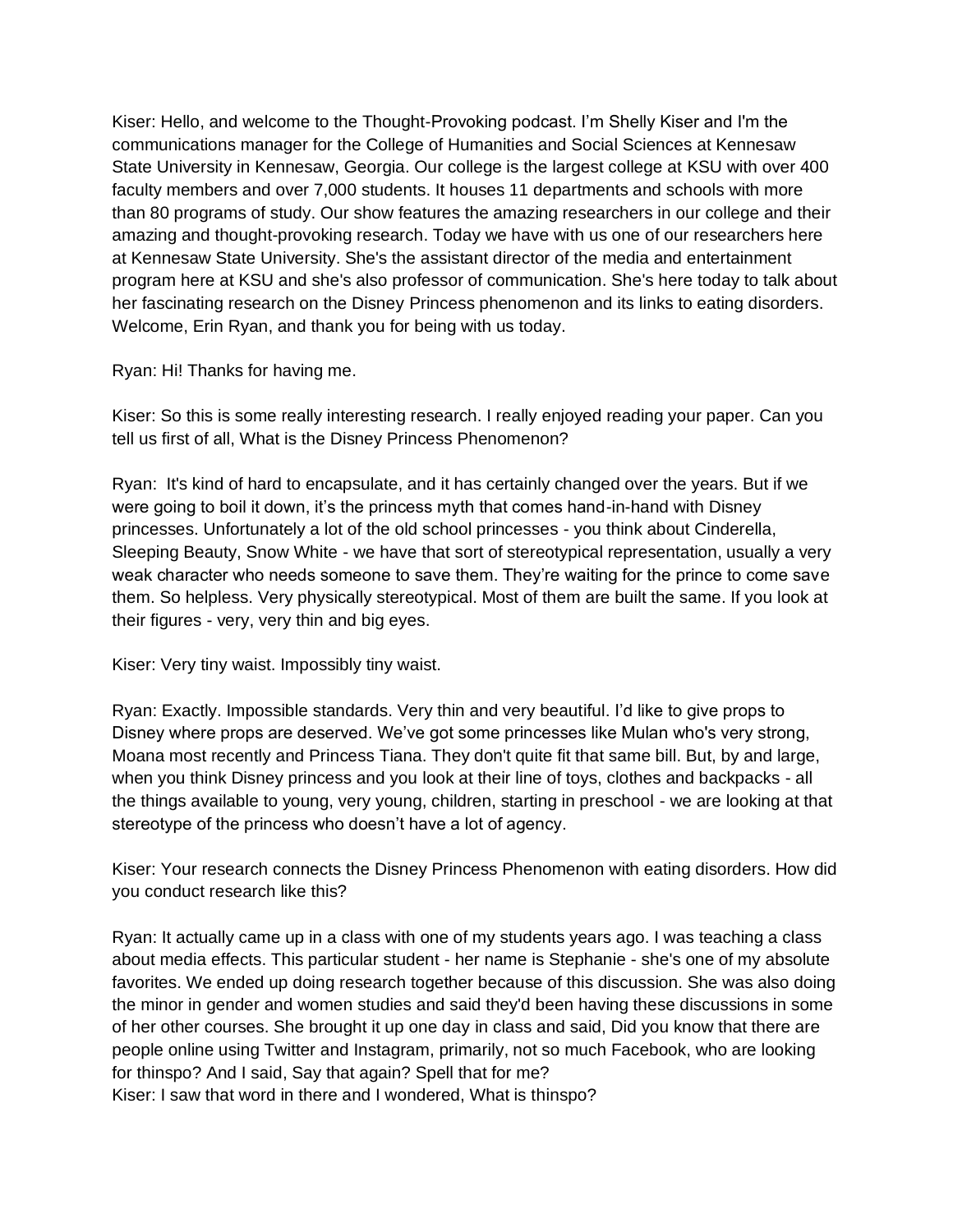Ryan: Yes, she had to explain: it's thinspiration, looking for inspiration to be thin. I thought, What's wrong with that? People are looking to get healthy, or maybe looking for recipes or workouts. But she said, Oh no, no, no, no, no. That this takes it many steps further. So she actually pulled up some Twitter profiles to show me. I had no idea that there were so many people, mostly young women, who are using social media as a platform to build communities around their eating disorders. Before social media, if you wanted to reach out to a couple of friends at school and ask them, I'm trying to lose weight; give me your tips and tricks. That's one thing. Now we have social media where we're building these communities of young people who are essentially putting up a how-to guide about maintaining an anorexic lifestyle or a bulimic lifestyle.

Kiser: You use the term pro-ana in your paper. Is that what you're talking about? Those social media sites that promote anorexia?

Ryan: Yes. They use that term as well: pro-ana or pro-anorexic. You can search for the hashtag if you really want to go down the rabbit hole. These communities support each other in their anorexia and in their eating disordered lifestyles. So, they're always looking for inspiration to help each other, which is problematic

Kiser: Definitely. You have written a paper on this, and I'm going to include a link because there's a lot of really fascinating images from your research in the paper. I saw one in particular of Beauty from Beauty and the Beast. She had the thigh gap and was tiny, tiny. She was there as thinspiration.

Ryan: Yes. Very often the thinspo images are of real people, like supermodels and the thigh gap. They do Thigh Gap Thursday where they post their thigh gap pictures with captions like, here's the thigh gap I'm looking for in my life but I know I'll never get there. But to start using animated characters as your inspiration: this is a real problem. We very often hear about mediated characters who have been photoshopped or airbrushed in magazines. It's still unrealistic body image wise. But now you have characters that are drawn. They've been animated on purpose to look obviously human but not at all realistic. So these girls are really setting themselves up for failure from the outset.

Kiser: So you call this a dangerous model for young women. Why are you saying this is a dangerous model? Are we seeing it affect our culture?

Ryan: Yes, and this is everywhere. It's ubiquitous. Advertising aimed, particularly at young women, through traditional ads but also through film and television. You're kind of being groomed from the time you are a toddler to see certain images of what women quote-unquote "should look like." Again, very dangerous misogynistic images that encourage young people to engage in eating disordered lifestyles to attain these unrealistic standards of beauty. The next layer of that is adding the princess myth, this phenomenon of comparing your physical body to the body of someone who has been drawn or animated. It's beyond unrealistic and really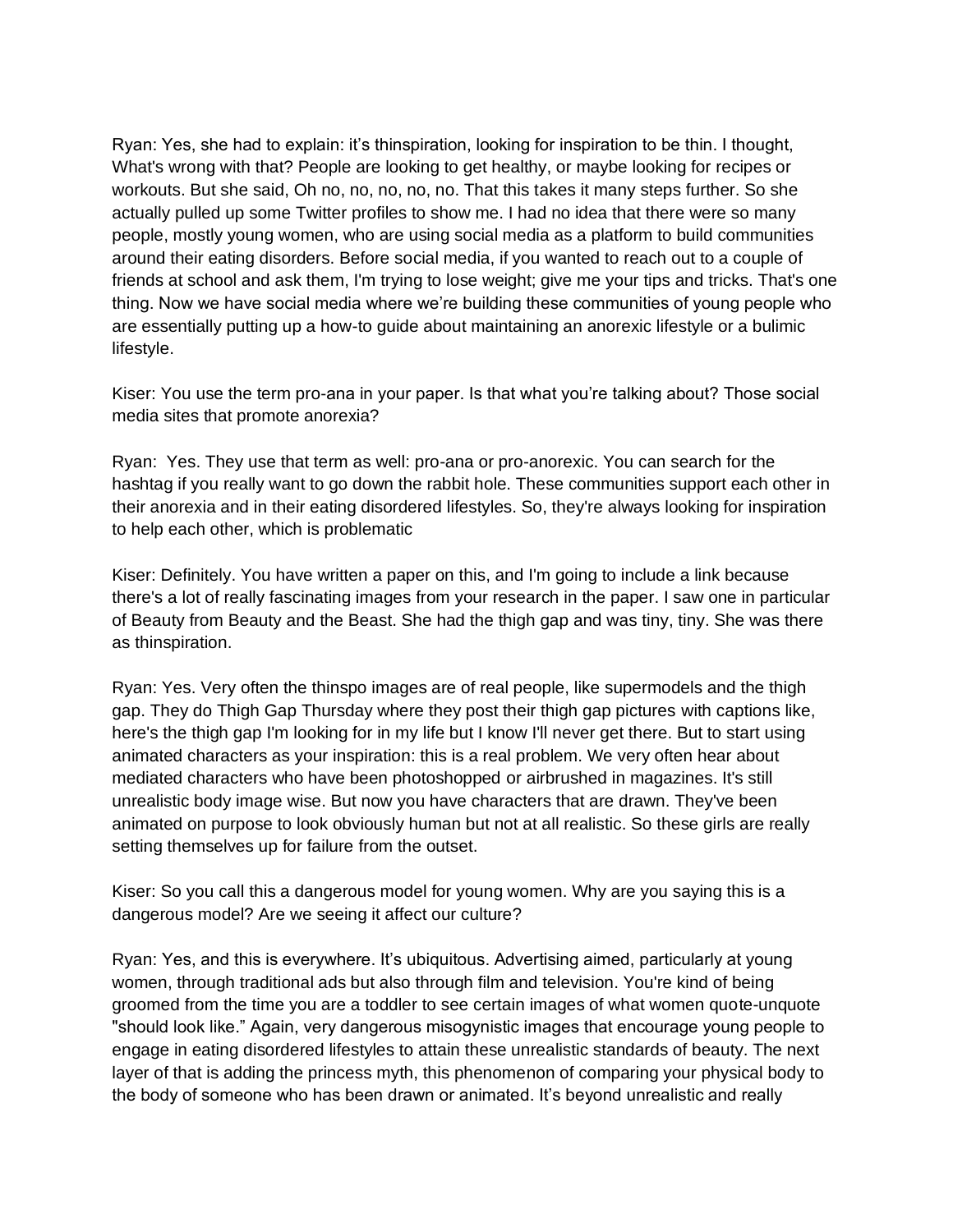problematic, because there is no way to diet yourself into looking like Ariel from the Little Mermaid.

Kiser: True. And how does social media really amplify this problem?

Ryan: Social media is about community building, which is usually a good thing. But here you have people who have come together by perhaps searching for hashtags like pro-ana, like Thigh Gap Thursday, like any one of these things that they are kind of celebrating, and they find each other. Unfortunately when they find each, they're not looking to help each other out of a disordered eating lifestyle. They are encouraging each other to do it even more. Parents very often don't know that their children are on Twitter and in these communities and are visiting these pro-ana websites, where they have the ana creed and it's almost become a religion to them. They pray to the goddess Ana. If you ever want to take a deep dive - you've got to do some deep breathing when you read through some of these articles and websites. This is how these communities find each other and build upon each other. With the availability of social media to kids who are younger and younger, little kids who are 5 and 6 years old are talking about having to go on a diet. And that's where it starts. They're bombarded by media characters that have these unrealistic body styles. Then they put two and two together and join these communities online. It can be really, really dangerous. A lot of these girls end up hospitalized on feeding tubes. But even then, sometimes, they're still tweeting it as success. "Look, I'm so anorexic they made me get a feeding tube." There's a sense of pride there.

Kiser: That's scary.

Ryan: Yeah, it's really sad.

Kiser: You talk in your paper about identity messages. Can you tell us more about what those are and how that works with the Disney franchise?

Ryan: In a lot of the work that I do looking at media effects, we look at how people either form their identities or have their identities influenced by media messages. This is why I'm a big proponent of parental mediation. When children are young and they're looking for ways to model behavior - things as simple as, How should I wear my hair today? What kind of clothes should I wear? What looks cool? That's probably okay. But parents need to be aware of the kind of messages their children are receiving from all kinds of mass media and social media, because you tend to start tying your identity to the messages that you see. Some of these are aspirational. For example, if you're an athlete who's following other athletes on Instagram and thinking, "Okay, if I can just get my workouts up and get my speed faster," - or whatever it is that you're working on - that's great. That's great inspiration. You can give yourself something to work toward. But, again, if you're in one of these communities that we're talking about, that is unhealthy, you can start to tie your identity to the kind of messages that you're receiving through the mass media you're consuming. Then adding in the social media aspect in these communities that are cheering you on, then that's when it becomes pretty dangerous.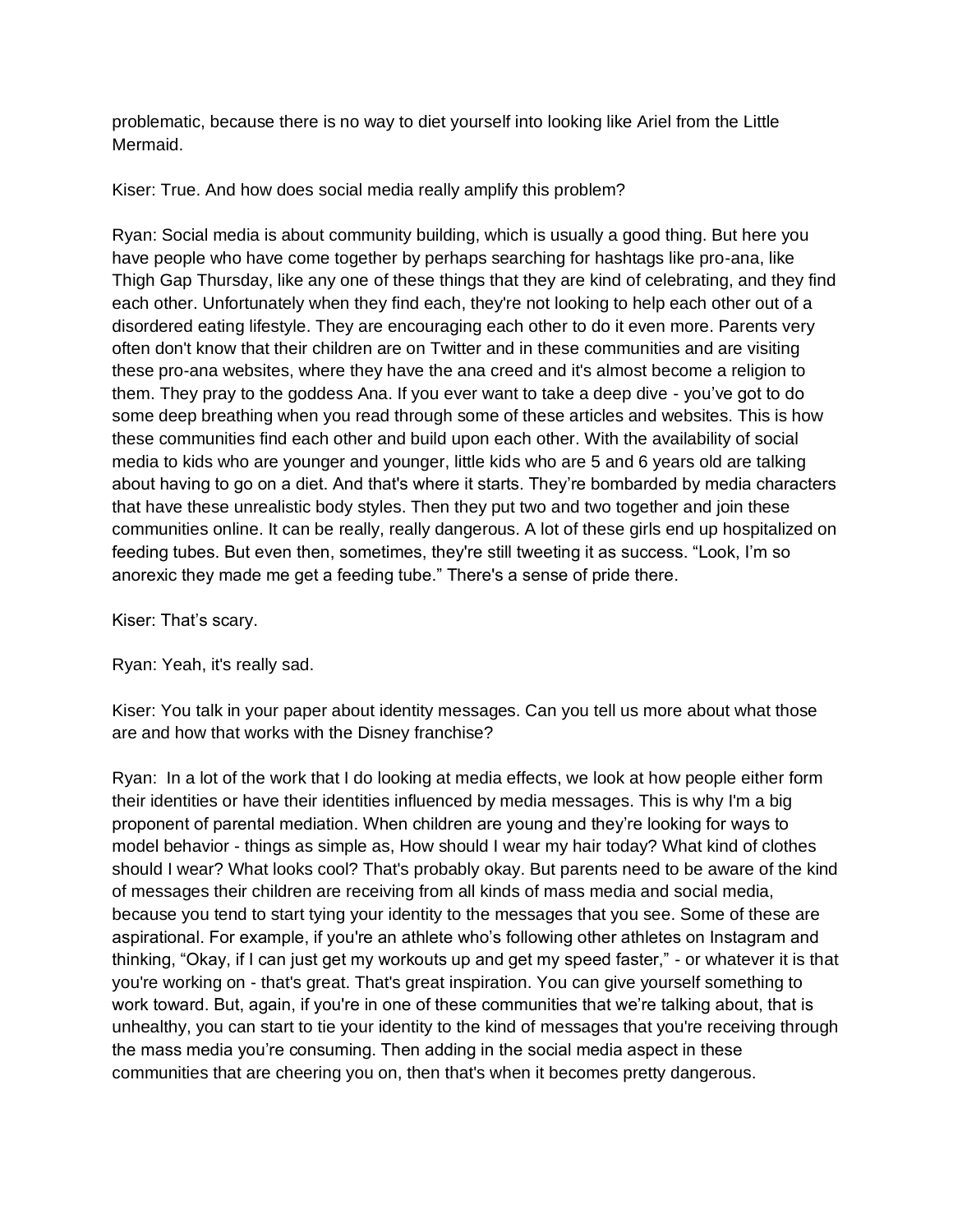Kiser: Yes, that does sound like a problem. So, you think that media exposure in general is really affecting the way we look at our bodies and creating body dissatisfaction. Body dissatisfaction is, as I think all of us are very aware, a big problem right now. One of the things I saw in your paper - and I hope our listeners go and look at your paper because it's fascinating and there are lots of images in there - a picture of Ariel, the Little Mermaid and it said, Ever seen a fat Disney princess? Me neither. That's exactly what you're talking about, right?

Ryan: Yes. For the average person, they can just enjoy these characters for who they are. They're animated characters that are fun. I want to pretend to be Princess Elsa, and I'm going to sing the Frozen soundtrack every day. But that's not the case for everyone. If you are someone who is already dissatisfied with the way that you look and you are looking for inspiration, then you can get a warped sense of what you're supposed to look like from some of these beloved characters. It really takes parents, teachers, peers even, to help you become a little more media literate and understand that this is an animated character. It may be based on a real person, but certainly real people don't look like this. It reminds me of the Barbie study that was done that showed that if you actually had the same body type and measurements of Barbie, you wouldn't be able to stand up. You would topple over. So unrealistic.

Kiser: Your body would be - not beautiful - but dysfunctional.

Ryan: Exactly. But still you see women who are trying to diet or plastic surgery their way into looking like Barbie and cannot be dissuaded. This is certainly an issue, not as widespread as the general body dissatisfaction from comparing yourself to characters you see on TV because, by and large, they all have the same body type. Thankfully, we are seeing more diversity in media representation of body type. And in animation we're seeing more of that, too - different skin colors, different ethnicities, tall and short, people who have different skill-sets. Princesses like Merida who is a great marksman and she can ride horses.

Kiser: They can save everyone else; they don't need saved.

Ryan: Exactly. Hopefully we are seeing a bit of a change in the way we think about what a princess is. In real life, we have Meghan Markle who got a lot of press for being the new people's princess and not traditionally what you think of when the word princess pops in your head.

Kiser: In your paper one of the things I found interesting was that she related to one of the fairlyrecent princesses: Princess Elsa from Frozen. Why do you think she felt a connection with that princess in particular?

Ryan: That is actually her avatar, as well, on Twitter with the tagline: Conceal, don't feel. That is what I considered a throwaway line from a song from Frozen. But this seems to be her mantra. Unfortunately, this particular girl conceals all of her hurt, body dissatisfaction and low selfesteem. She also harms herself; she's a cutter. She cuts her skin to conceal a lot of her own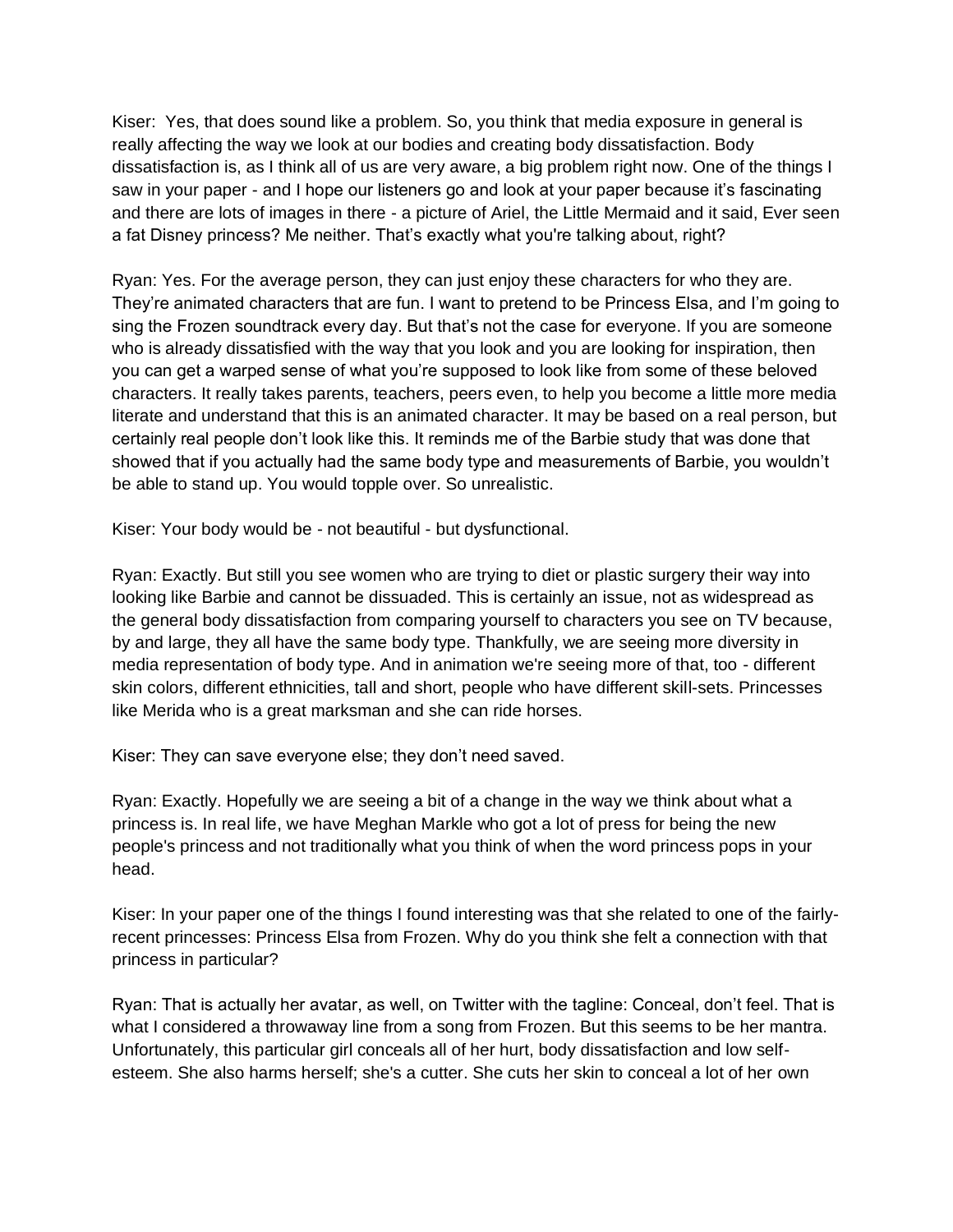emotions by hurting herself. I think that's why it resonated with her, the character Elsa, in particular.

Kiser: I saw that she cuts herself and was fascinated that she even kind of incorporated Disney princesses in her cutting.

Ryan: Yes. She's done a couple of things. Pictures on her Twitter profile - one of Snow White and another of Ariel - where she has used Photoshop or whatever to draw lines on their arms to make it look like they were also cutters. She also keeps all of her cutting tools, like her blades, in a little Tinker Bell box that she proudly displays. She has a picture of that on Twitter, as well. The connection is, if I can just hurt myself enough, if I just diet enough I can also be a Disney princess.

Kiser: Another photo showed that she had even cut a crown into her leg. So even making that connection there.

Ryan: To remind herself that maybe one day she can be a princess.

Kiser: This person, obviously, has some psychiatrist issues. She has an eating disorder, she has depression, she cuts herself - self-injury. Are you saying the Disney princesses phenomenon made these problems worse, and if so, how do you think that happened?

Ryan: I don't know that it made it worse. This was, unfortunately, a young woman who was trying to latch onto something that, maybe, reminded her of her childhood, that is a beloved character like Elsa, who she comes back to time and time again. There's something about those characters that makes her feel good. Perhaps she is linking those two things together to just make it through the day. She's constantly looking for more Disney thinspo or fitspo. She asks other people if they have more of these kinds of images. There's a picture of Mulan working out and another princess doing yoga - she's constantly looking for those kinds of things. So maybe that's just a touchstone for her. The Twitter feed for this particular girl was about 11 months long and then very abruptly stopped. Her feed is anonymous, but I think there were enough clues there for someone to figure out who she was. I certainly hope that somebody - maybe a parent or teacher - saw this and realized how much help she really needed and that she ended up getting that help. Because, obviously, just reading through her content, she is suffering.

Kiser: Yeah, definitely. Thinking about people with mental health problems, do you think they are more susceptible to the bad aspects of having that obsession with Disney princesses?

Ryan: That's a good question. I'm honestly not sure. I think Disney is so ubiquitous. It's everywhere and it's easily accessible. I think these are, many times, characters we grew up with that make us feel safe. Speaking for myself, my whole childhood I can relate back to different Disney movies and going to Disney World.

Kiser: Me, too. It's part of the American culture.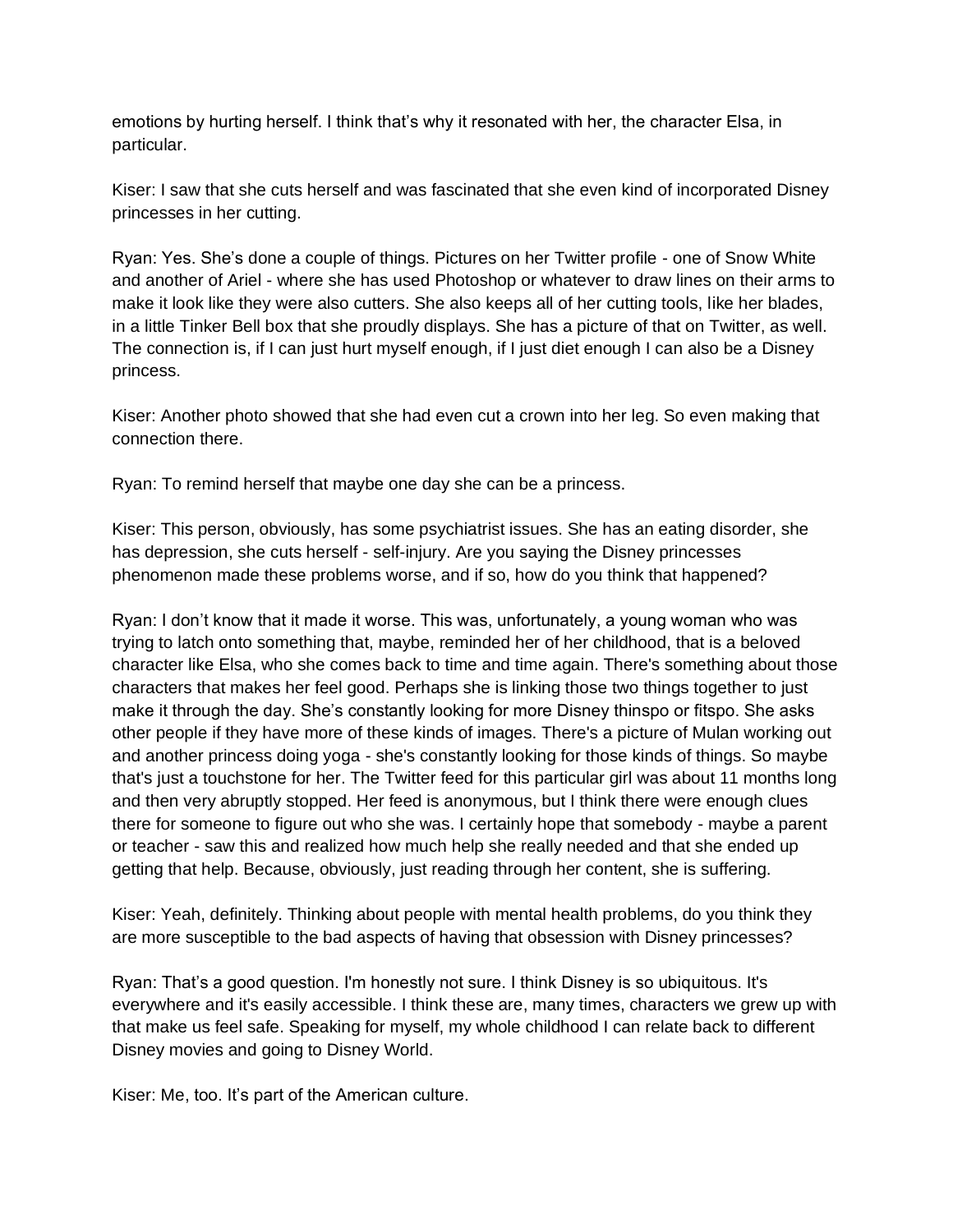Ryan: Exactly. So, if you are searching for something, it's easy to find what you're looking for in one of these characters. There's nothing inherently wrong with any of these characters, but I think it's certainly easy for you to latch onto one if you need something that's sort of a touchstone.

Kiser: In your paper you show some images from the Twitter feed that were pictures, not of a whole person, but just different body parts that were terribly emaciated. How does chopping a person into pieces impact people?

Ryan: There's been a lot of really good work done about how women in magazines and film have been chopped into pieces like that. Jean Kilbourne has a great documentary called "Killing Us Softly" where she talks about advertising images of women. I just wrote a book chapter about advertising misogyny and talked about this as well. We're chopping women into their parts - only showing their legs, their arms, or, in America, usually their breasts. Or just a waistline with something written across it. These images dehumanize women. It makes women who are already susceptible to body image dysmorphia more zoomed in on one thing, like you were talking about the thigh gaps. People who are obsessed with their waistline or maybe just their weight. Looking just at their parts stops you from looking at a woman as a whole human being who has hopes and dreams and intellects.

Kiser: Who is more than just her legs, right?

Ryan: But, unfortunately, If you look back at film, television and advertising, it's pretty rampant that we use women's bodies to sell things: to sell ideas, clothing, makeup, plastic surgery or whatever it is.

Kiser: Even cars to men.

Ryan: Yes. My big thing, because I work in the media and entertainment side of things, is to get more women behind the camera, to get more women in the room to make decisions about advertising, so we can stop chopping women up into body parts to sell things.

Kiser: Even if it's only visually, right?

Ryan: Right.

Kiser: I know that most girls don't get eating disorders from loving Disney princesses or I'd probably have an eating disorder from my childhood. But I know that your research suggests that it might have negative effects even if you don't go to the extent of getting an eating disorder. Can you tell us a little bit about that?

Ryan: Sure. This goes back to that princess myth. I'm really encouraged because I see a lot of little girls whose parents have videoed them talking about this on social media, saying things